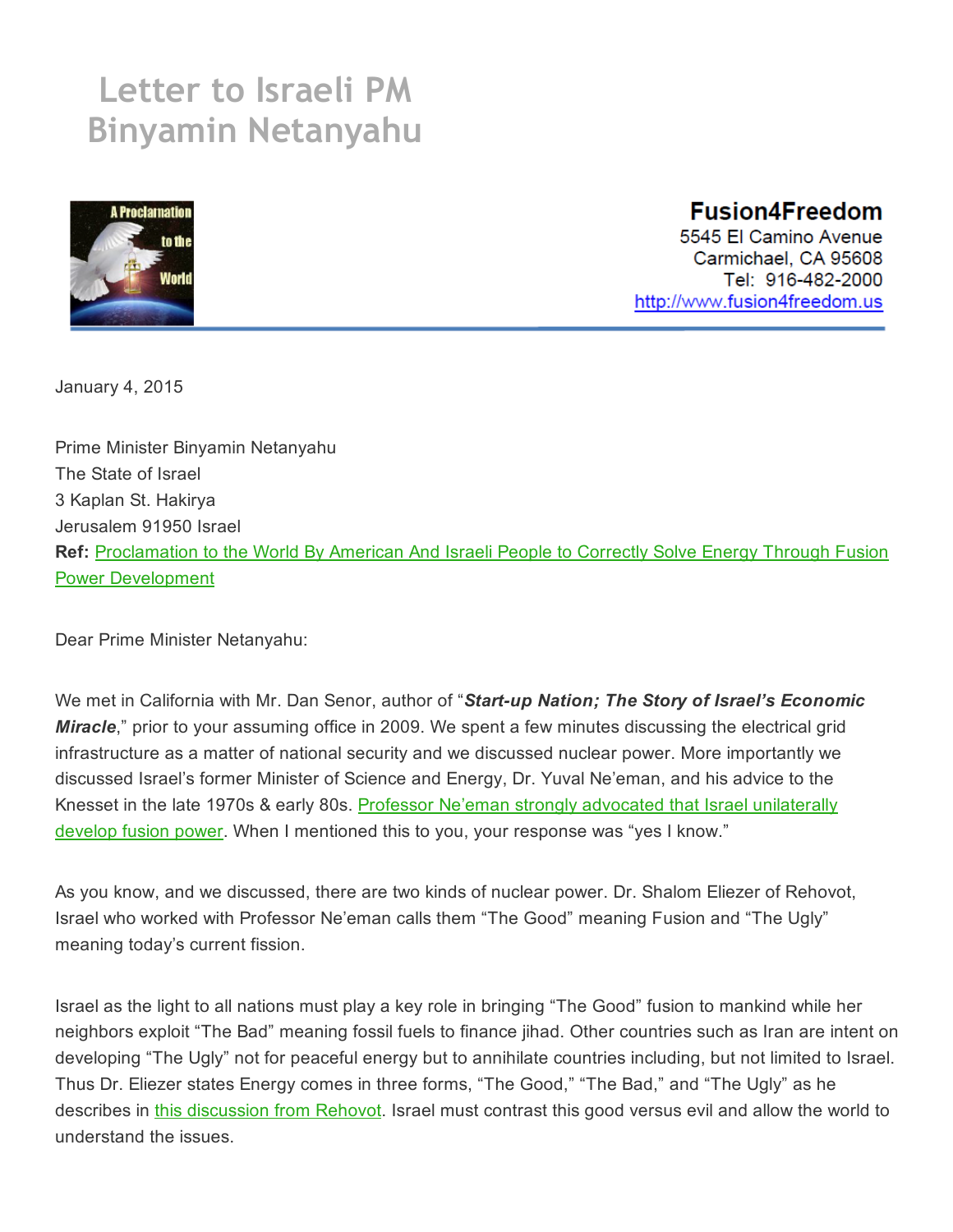America should have had fusion power developed and on-line by 2005. It failed but not due to science. It failed due to [incompetence](http://fusion4freedom.us/who-killed-fusion/) in Washington DC coupled with corporate greed and corruption based on the "green [energy](http://fusion4freedom.us/review-of-forbes-on-line-magazine-article-solar-energy-revolution-a-massive-opportunity/) myth" driven by the UN's incorrect [assertions](http://fusion4freedom.us/the-climate-con-goes-on/) regarding "global warming" caused by man and their corollary "Agenda 21" & "Sustainability Movement."

As I stated to Governor Mitt Romney in person, and as summed up in the enclosed letter to him in [Hebrew](http://fusion4freedom.us/wp-content/uploads/2013/12/Mitt-Romney-TT-Hebrew-LTRH-07-12-2012-Rev-3.0-Final1.pdf) and [English,](http://fusion4freedom.us/letter-to-mitt-romney/) it is critical for Americans to learn that global warming is not threatening; that [base](http://fusion4freedom.us/review-of-forbes-on-line-magazine-article-solar-energy-revolution-a-massive-opportunity/)load [power](http://fusion4freedom.us/review-of-forbes-on-line-magazine-article-solar-energy-revolution-a-massive-opportunity/) from green energy based on solar, wind, and the like is total narishkyte; and the only [realistic](http://fusion4freedom.us/category/issues/fusion-solution/) [solution](http://fusion4freedom.us/category/issues/fusion-solution/) to solving energy to sustain the worldwide population by 2050 is fusion energy.

America's government has mismanaged fusion development for the last 3 decades. This is laid out in detail with authority and credibility in the Web site we set up[:http://fusion4freedom.us.](http://fusion4freedom.us/) Much of the important material on this Web site is in Hebrew including the "Who Killed [Fusion?](http://fusion4freedom.us/who-killed-fusion/)" section. Therefore it is now critical that the American people together with the Israeli people, learn and understand these issues, and collectively resolve to complete the needed fusion experimental scientific research and engineering to get this done. Furthermore, it is critical that much of this be done in Israel. I propose that it be done as a permanent long term project in Ariel, Israel and that the entire world know this.

We have a well-conceived plan to finance this work. And most importantly we have drafted a "*[Proclamation](http://fusion4freedom.us/a-proclamation-to-the-world/) to The World by the American & Israeli People* " and published it in Hebrew, English, Arabic, Russian and Spanish.

To reiterate, this must be done and it must be done "by the people" in both countries. It will not be done by the government. I was with my dear friend Ariel City Mayor Ron [Nachman,](http://fusion4freedom.us/determined-to-bring-a-future-of-hope/#photos) of blessed memory, in his living room 4 weeks before he passed away from cancer. I promised him [withAmalia](http://fusion4freedom.us/vidstor/anthem2.mp4) Ishak, leading Israeli opera soprano by my side, that we would not give up and we would move forward and make Israel a light to all nations with Ariel as its focus. Please go to my article ["Determined](http://fusion4freedom.us/determined-to-bring-a-future-of-hope/) to Bring a Future of Hope" to learn about our strategy and background in Ariel, going back to 2006.

Why Ariel? As I related to you in our California meeting, Mayor Ron Nachman taught me the lesson that Ariel is outside of the general governmental jurisdiction of the State of Israel from Jerusalem. This point hit home when I was in the Minister of Communication's office with Ron Nachman and the Minister finally looked at all of us and said: "Ron, it is Ariel. You can do whatever you want there and our approval is not needed…" Contrast this to the story you related in our California meeting about the permitting and zoning for the new hotel in Jerusalem that dragged on for 10 years as well as the issues which have halted our dream of the Museum of Tolerance in Jerusalem. If you recall *I was at the ["groundbreaking](http://fusion4freedom.us/tamarkin/autographed.jpg) ceremony"* in Jerusalem with you, then Minister of the Economy, **Ehud Olmert, and California Governor Arnold** [Schwarzenegger.](http://fusion4freedom.us/tamarkin/schwartzenegger-tamarkin.jpg)

I have met Yigal [Cohen](http://fusion4freedom.us/vidstor/ariel.mp4) Orgad several times in Tel Aviv & Ariel in his capacity of Chancellor of the Ariel University. I will be updating him on our proposal status presently.